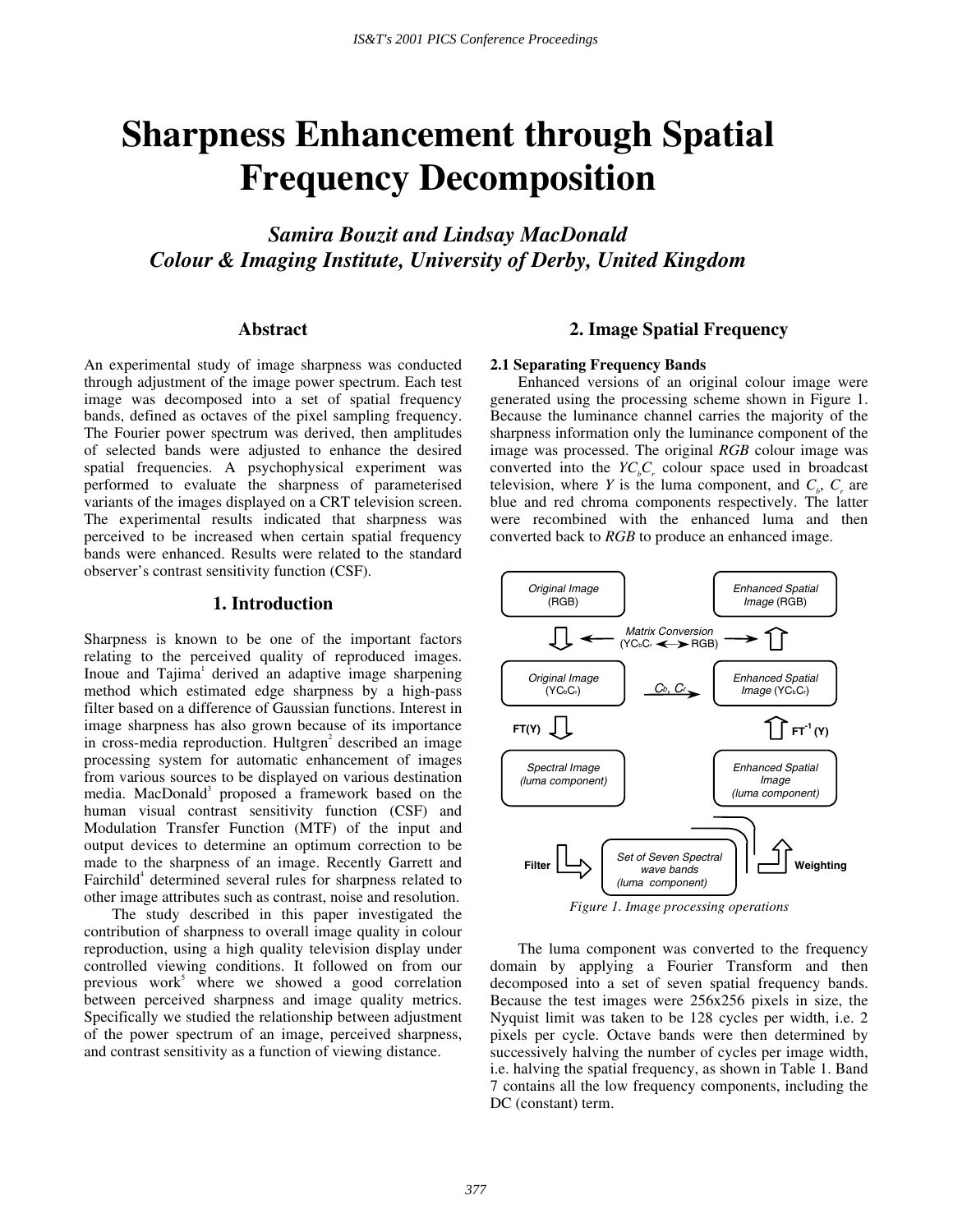| Band | Cycles/width | Pixels/cycle |  |  |
|------|--------------|--------------|--|--|
|      | $64 - 128$   | $2 - 4$      |  |  |
|      | $32 - 64$    | $4 - 8$      |  |  |
|      | $16 - 32$    | $8 - 16$     |  |  |
|      | $8 - 16$     | $16 - 32$    |  |  |
|      | $4-8$        | $32 - 64$    |  |  |
|      | $2 - 4$      | $64 - 128$   |  |  |
|      | < 2          | >128         |  |  |

**Table 1. Spatial Frequency Bands In Image Decomposition**

The power spectrum of each spatial frequency band was extracted by applying an annular filter to the spectral plane, so that all phase information was preserved, as shown in Figure 2. The amplitudes of a group of three adjacent bands were then adjusted using weighting parameters to enhance specific frequencies. The inverse Fourier Transform was applied to obtain a luma image in which the selected spatial frequencies were enhanced. The enhanced colour image was reconstructed by combining the original chroma components, and finally the image was converted to RGB signals for display.

#### **2.2 Power Spectrum Weighting**

Suppose that  $Y_0$  is the luma component of the original image; and that  $F_0$  its Fourier Transform is given by:

$$
F_0 = FT(Y_0) \tag{1}
$$

which can be expressed by:

$$
F_0 = \sum_{i=1}^{7} P_i \tag{2}
$$

where *Pi* is the power spectrum (amplitude plus phase) for one band, *i =1..7.*

The four enhanced images were generated by weighting the amplitude of three adjacent wave bands:

$$
F_2 = \alpha (k_1 P_1 + k_2 P_2 + k_1 P_3 + P_4 + P_5 + P_6 + \frac{1}{\alpha} P_7)
$$
  
\n
$$
F_3 = \alpha (P_1 + k_1 P_2 + k_2 P_3 + k_1 P_4 + P_5 + P_6 + \frac{1}{\alpha} P_7)
$$
(3)  
\n
$$
F_4 = \alpha (P_1 + P_2 + k_1 P_3 + k_2 P_4 + k_1 P_5 + P_6 + \frac{1}{\alpha} P_7)
$$
  
\n
$$
F_5 = \alpha (P_1 + P_2 + P_3 + k_1 P_4 + k_2 P_5 + k_1 P_6 + \frac{1}{\alpha} P_7)
$$

where:

*F<sub>i</sub>* represents the power spectrum of the enhanced image;

- $j = 2..5$  corresponds to the wavelength of the central band;  $k_1$  and  $k_2$  are the weighting coefficients;
- $\alpha$  is a normalising factor, given by  $\alpha = \frac{7}{2k_1+k_2+4}$ .

The lowest frequency components (Band 7) were left unchanged by the weighting procedure. The adjusted luma components were obtained by performing the inverse Fourier Transform on the weighted sums:

$$
Y_j = FT^{-1}(F_j)
$$
 (4)

The enhanced image was reconstructed by recombination of the enhanced luma component with the original chroma components:

$$
I_j = Y_j \oplus C_b C_r \tag{5}
$$

where:<br> $Y_j$ <br> $C_i$ ,  $C_r$ 

represents the enhanced luma component;

represent the blue and red chrominance components;

*I<sub>i</sub>* represents the enhanced colour image;

 $= 2,3,4,5$  corresponds to weighting applied.

In this study we used two sets of weighting factors  $(k<sub>1</sub>=1.25, k<sub>2</sub>=1.5)$  and  $(k<sub>1</sub>=1.5, k<sub>2</sub>=2)$ . Two corresponding sets of enhanced images were thus generated.



*Figure 2. Ensemble of filters and weighting functions.*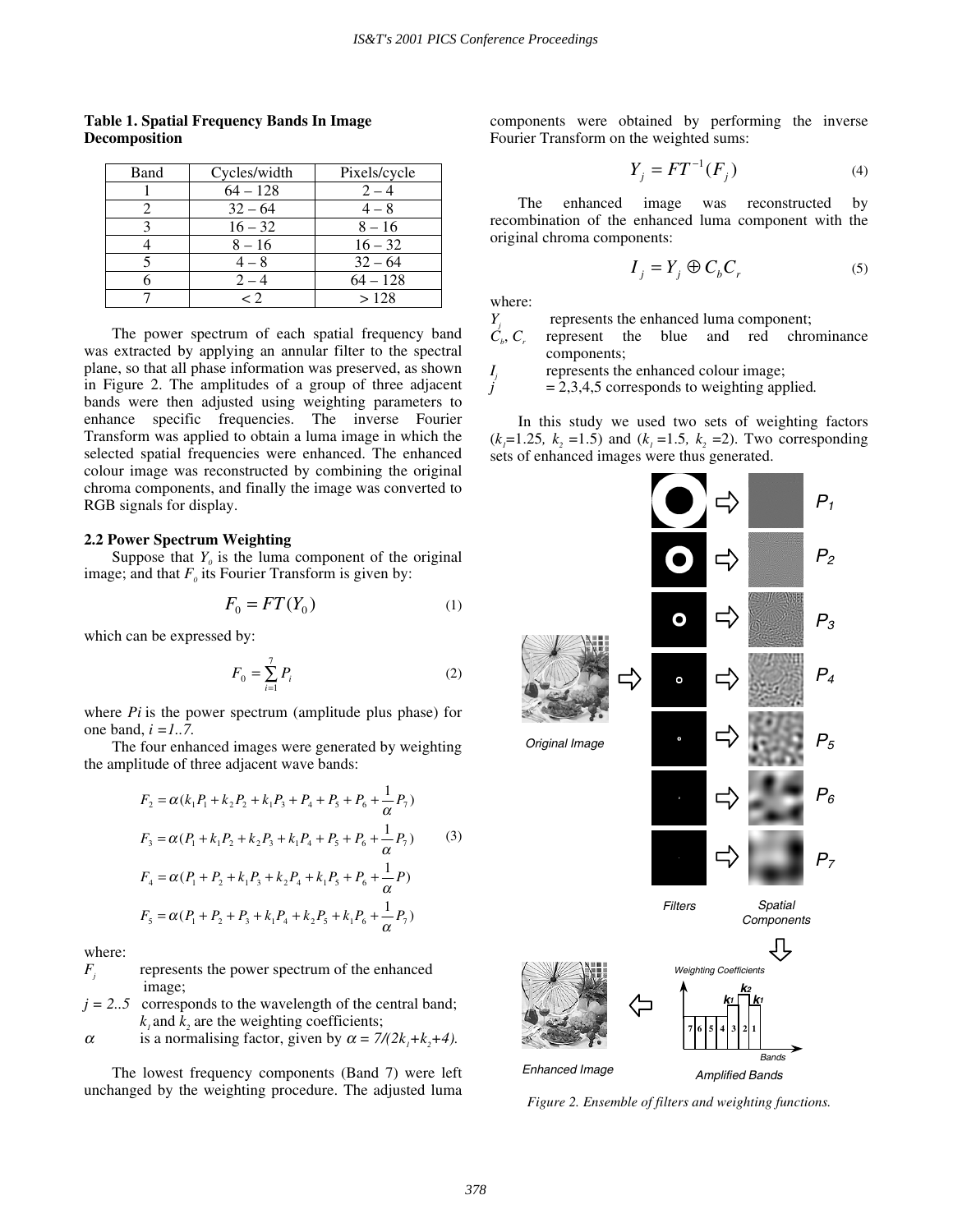# **3. Experimental Design**

#### **3.1 Visual Contrast Sensitivity**

The eye's ability to discriminate the contrast of a sinusoidal pattern at different spatial frequencies is described by the contrast sensitivity function  $(CSF)^6$ . The shape of the CSF depends upon a number of factors, including image size (angle subtended at the eye), retinal illuminance and pattern orientation. The contrast sensitivity function is defined as the inverse of the minimum contrast threshold that an observer needs to detect a particular spatial frequency. Barten<sup>7</sup> developed a mathematical formula as an approximation of the contrast sensitivity function of the normal human visual system, which depends on the luminance level and angular display size:

$$
CSF(u) = au \exp(-bu)\sqrt{1 + c \exp(bu)}
$$
  
\n
$$
a = 540(10 + 0.7/L)^{-0.2} / \left(1 + \frac{12}{w(1 + u/3)^2}\right)
$$
  
\n
$$
b = 0.3(1 + 100/L)^{0.15}
$$
  
\n
$$
c = 0.06
$$
 (6)

where:

| L                | $=$ Average display luminance in cd/m <sup>2</sup> ,   |
|------------------|--------------------------------------------------------|
| w                | $=$ Angular display size in degrees,                   |
| $\boldsymbol{u}$ | $=$ Spatial frequency of the pattern at the observer's |
|                  | eye in cycles/degree.                                  |

The parameter *a* controls the low-frequency behaviour of the contrast sensitivity function, and *b* and *c* control the high frequency behaviour. The parameter *b* is related to the visual acuity of the observer and is a function of the display luminance.

#### **3.2 Experimental Setup**

Observers were asked to judge a displayed test image of 256×256 pixels in size at four different distances. The test image dimensions on the display screen were 186 (H) x 160 (V) mm, corresponding to pixel dimensions of 0.73 x 0.63 mm. The horizontal angle subtended at the eye of the observer (in degrees) was calculated from the viewing geometry for the given pixel or image width *D* and viewing distance *l*:

$$
w_{pixel} = \frac{D}{l} \times \frac{180}{\pi} \tag{7}
$$

**Table 2. Horizontal angular subtense and Nyquist limit of a test image viewed at different distances**

| Viewing distance (cm)                   | 60             | 120         | 240           | 480           |
|-----------------------------------------|----------------|-------------|---------------|---------------|
| Angle subtended by one pixel            | 4.2            | 2.1'        | $1.0^{\circ}$ | 0.05'         |
| Angle subtended by image.               | $17.8^{\circ}$ | $8.9^\circ$ | $4.4^\circ$   | $2.2^{\circ}$ |
| Nyquist $\text{limit} = 2$ pixels (deg) | 0.14           | 0.07        | 0.035         | 0.017         |
| Nyquist limit (cycles/degree)           |                | 14          | 28            | 56            |

The values of horizontal angular subtense corresponding to the four viewing distances are summarised in Table 2. The horizontal angular spatial frequency at the observer position corresponding to the Nyquist sampling limit of the image is calculated from the dimension of 2 pixels.

Figure 3 shows the CSF calculated from Eq. (6) at different viewing distances. It can be seen that the peak sensitivity at 60 cm falls to about half at 480 cm, while the corresponding angular frequency increases from 3.5 cpd to 5 cpd. The width of the curves, at 50% of peak, is a spatial frequency ratio of about 8, i.e. three octaves.



*Figure 3. Calculated spatial frequency sensitivity function*

#### **3.3 Hypothesis**

Preferred image sharpness should be related to observer contrast sensitivity. By asking observers to judge variants of images in which different spatial frequency bands have been enhanced, we expect to find that overall perceived image sharpness is greatest for images in which spatial frequencies have been enhanced which are close to the peak of the standard observer CSF. By repeating the experiment at different viewing distances, moreover, we expect to find a corresponding shift in the spatial frequency dependence.

Figure 4 shows how the seven spatial frequency bands described in Sec. 2 correspond to the normalised observer CSF at each of the four viewing distances. Band 1, the highest spatial frequency occupies the octave below the Nyquist limit. All bands move right one octave (double spatial frequency) as the viewing distance is doubled. The peak observer CSF is expected to correspond to Band 2 at 60 cm and to Band 4 at 480 cm, a difference of two (not three) octaves because of the shift to the right of the CSF peak shown in Fig. 3.

#### **3.4 Test Images**

Four different test images were selected from the standard SCID image set $s$ , as shown in Figure 5. The first scene with flowers in a transparent glass vase has sharp contrast of the foreground against both a white dish and a dark defocused background. The second contains fine details of a bicycle wheel, sine patterns and different shapes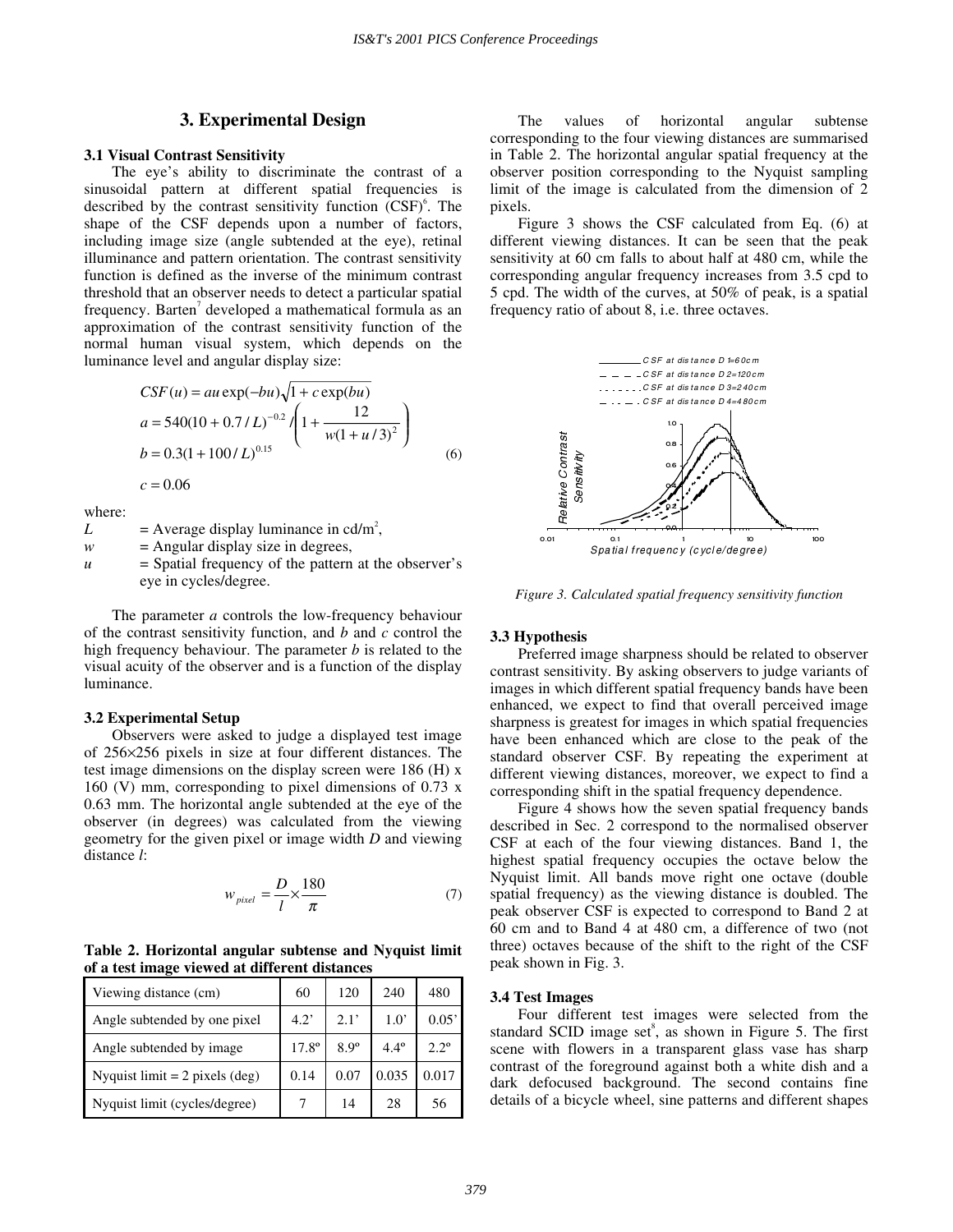with high chroma colours. The third contains metallic objects against a plain grey background and has many highlight details and curved edge gradients. The fourth shows a young woman with clear skin and contains shadow detail (in the hair) and gentle tone and colour gradations in the skin. Each image was adjusted by two different degrees with  $(k_1=1.25, k_2=1.5)$  and  $(k_1=1.5, k_2=2)$ , i.e. the second had double the degree of enhancement of the selected three spatial frequency components relative to the first. Four enhanced versions of each individual image  $(I_2 \ldots I_5)$  were generated.



*Figure 4. Relative contrast sensitivity at different distances and wave bands*

## **3.5 Observers, Environment and Task**

The images were presented on a 29" diagonal CRT display, a Bang & Olufsen *Beocentre AV5* television, driven by a graphics card in the host PC. The colour characterisation of the television employed the gain-offsetgamma (GOG) display model developed by Berns<sup>9</sup>. The television white point was 6500K. The peak white luminance was measured to be  $108.7$  cd/m<sup>2</sup> and the black background luminance was  $1.0 \text{ cd/m}^2$  in the dark environment of the experimental room.

Nine subjects, 5 females and 4 males, with normal or corrected-to normal vision took part in the experiment. They had no deficiencies in colour vision and their ages ranged between 26 and 50.

The experiment was conducted in a darkened room. Using the pair-comparison technique, each subject was successively presented with 80 pairs (original image plus four enhanced versions giving 10 combinations, times 2 degrees of adjustment, times 4 images) in randomised order. Pairs of images were presented side by side on a black background, separated by 15 mm, and were shown with flexible timing until the subjects gave a response. For each pair, the subject was asked to make a judgement as to which image appeared sharper, *Right* or *Left.* Subjects were forced to make a choice in this experiment, even when the two displayed images appeared equally sharp. The experiment was repeated four times, with the subject seated at four different viewing distances, 60, 120, 240 and 480 cm, measured from the subject's forehead to the centre of the television screen. To reduce subject fatigue, the experiment was conducted in two sessions of about 45 minutes each, with two distances in each session.



*Figure 5. ISO 12640 (SCID) images used in experiment*

#### **4. Results and Data Analysis**

The observers' raw numerical judgements were transformed into a subjective sharpness scale in terms of *z*-score, according to Thurstone's 'Law of Pair Comparison'<sup>10</sup>. The decisions were converted to an interval scale where the 95% confidence interval for *N* observations was calculated as:

$$
95\% CL = \pm 1.96 \frac{(1\sqrt{2})}{\sqrt{N}}
$$
 (8)

Since the number of observers was *N*=9 in this experiment, the confidence interval around each scale value was 0.46. Hence if the mean scale values were within 0.46 of each other, there would be no significant difference between the mean perceived sharpness. The results of the experiments, averaged over all observers, are summarised in Fig. 6, in which the upper graph is for the lesser degree of adjustment.

At each distance in Fig. 6 are shown the results for the four enhanced images  $I_1$ ...  $I_5$  plus the original image  $I_0$  for reference. Although there are small differences among the four test images, the trends are clearly defined. The images in which the highest spatial frequencies had been enhanced  $(I_2)$  were preferred in all cases to the original. The images in